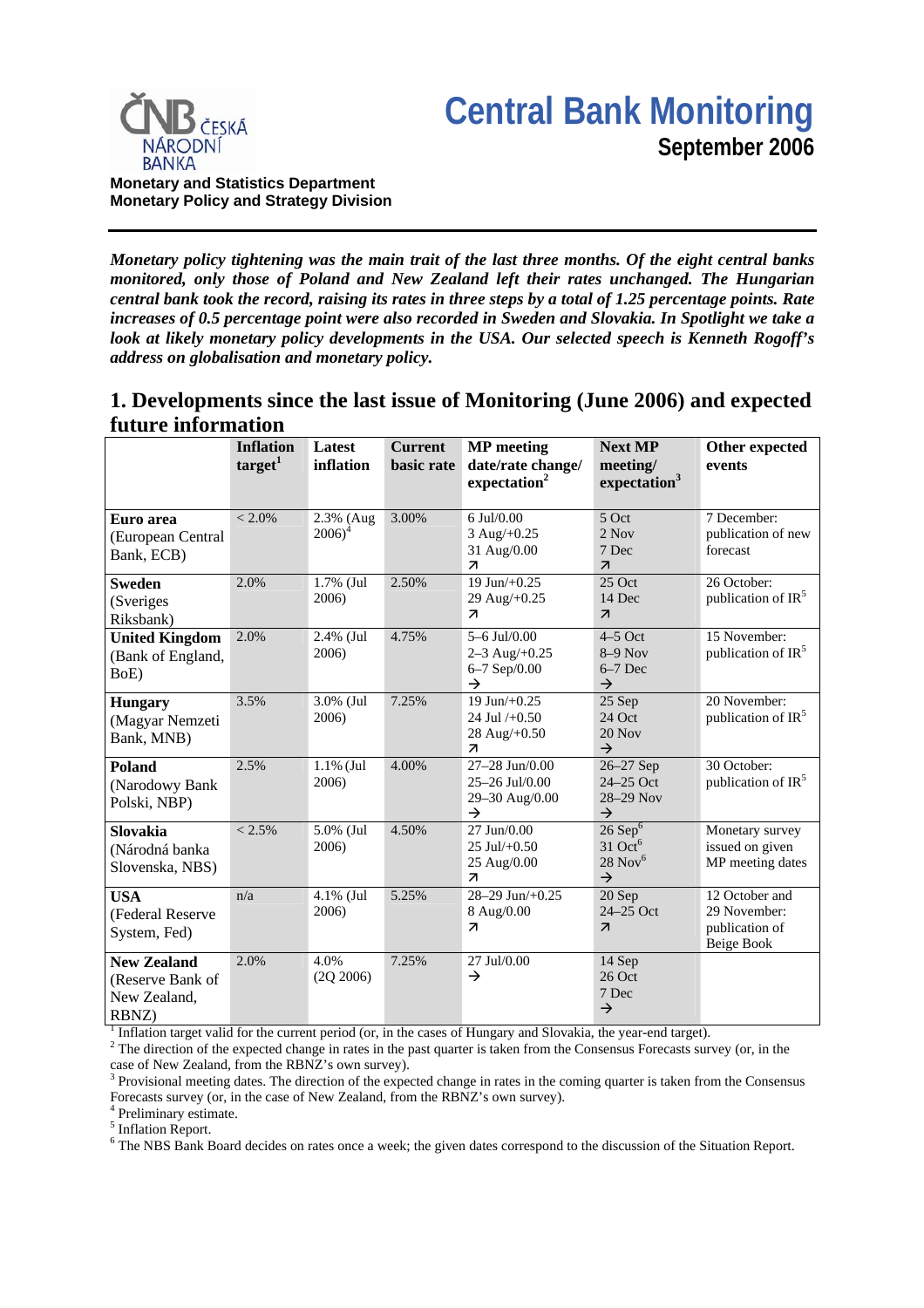## **Central Bank Monitoring Central Bank Monitoring September 2006**

## **2. News**

### **[ECB grants observer status](http://www.ecb.int/press/govcdec/otherdec/2006/html/gc060721.en.html)**

The Governing Council of the ECB decided at the beginning of July to grant observer status in the Council to the Governor of the Slovenian central bank. This decision is related to Slovenia's entry into the euro area on 1 January 2007.

### **[Riksbank to publish book on its history](http://www.riksbank.com/templates/Page.aspx?id=21871)**

In June, the Executive Board of the Riksbank decided to issue a book on the Riksbank's history. At present there is no such publication. The book will be published in Swedish and English and is expected to be ready by the end of 2008.

#### **[NBS releases analysis of convergence of Slovak economy](http://www.nbs.sk/PUBLIK/06_KOL4.PDF)**

In July, the NBS's Research Department prepared and published an "Analysis of Convergence of the Slovak Economy". The Analysis states that given responsible policy and no negative shocks, Slovakia should be able to fulfil all the Maastricht convergence criteria in 2007 and introduce the euro on the planned date, i.e. 1 January 2009. The Analysis also assesses regional cohesion for the first time.

### **[Member of Board of Governors leaves Fed…](http://www.federalreserve.gov/boarddocs/press/other/2006/20060621/default.htm)**

Mark W. Olsen resigned from the Fed's Board of Governors on 30 June. Mr Olson, who had been member of the Board since 7 December 2001, left to assume the chairmanship of the non-profit Public Company Accounting Oversight Board.

#### **[…and new member is appointed](http://www.federalreserve.gov/boarddocs/press/other/2006/20060905/default.htm)**

Well-known economist and long-serving Fed employee Frederic S. Mishkin took the oath of office as a member of the Board of Governors on 5 September. Frederic Mishkin was nominated by President Bush on 30 June and the Senate confirmed him on 26 July. Mr Mishkin replaces Roger W. Ferguson, who resigned on 28 April. Mr Mishkin's term of office expires on 31 January 2014.

#### **[RBNZ issues book on its history…](http://www.rbnz.govt.nz/news/2006/2619721.html#TopOfPage)**

June saw the publication of "Innovation and Independence: The Reserve Bank of New Zealand 1973– 2002", a book written by John Singleton and co-authors Gary Hawke and Arthur Grimes. The authors note that the RBNZ has been at the forefront of thinking in central banking. It was the first central bank to define its autonomy around a contractual relationship between Governor and Government, and was also the first to adopt inflation targeting.

#### **[…and opens museum](http://www.rbnz.govt.nz/news/2006/2762615.html)**

The Reserve Bank Museum was officially opened on 6 September by Peter Hillary, on behalf of Sir Edmund Hillary, the only living New Zealander portrayed on New Zealand's bank notes. Situated on the ground floor of the RBNZ's building in Wellington, the museum is the first in New Zealand focusing on the country's economy, the role of central banking and the production of currency. For the first time ever, people can see the Bank's valuable collection of historic notes and coins.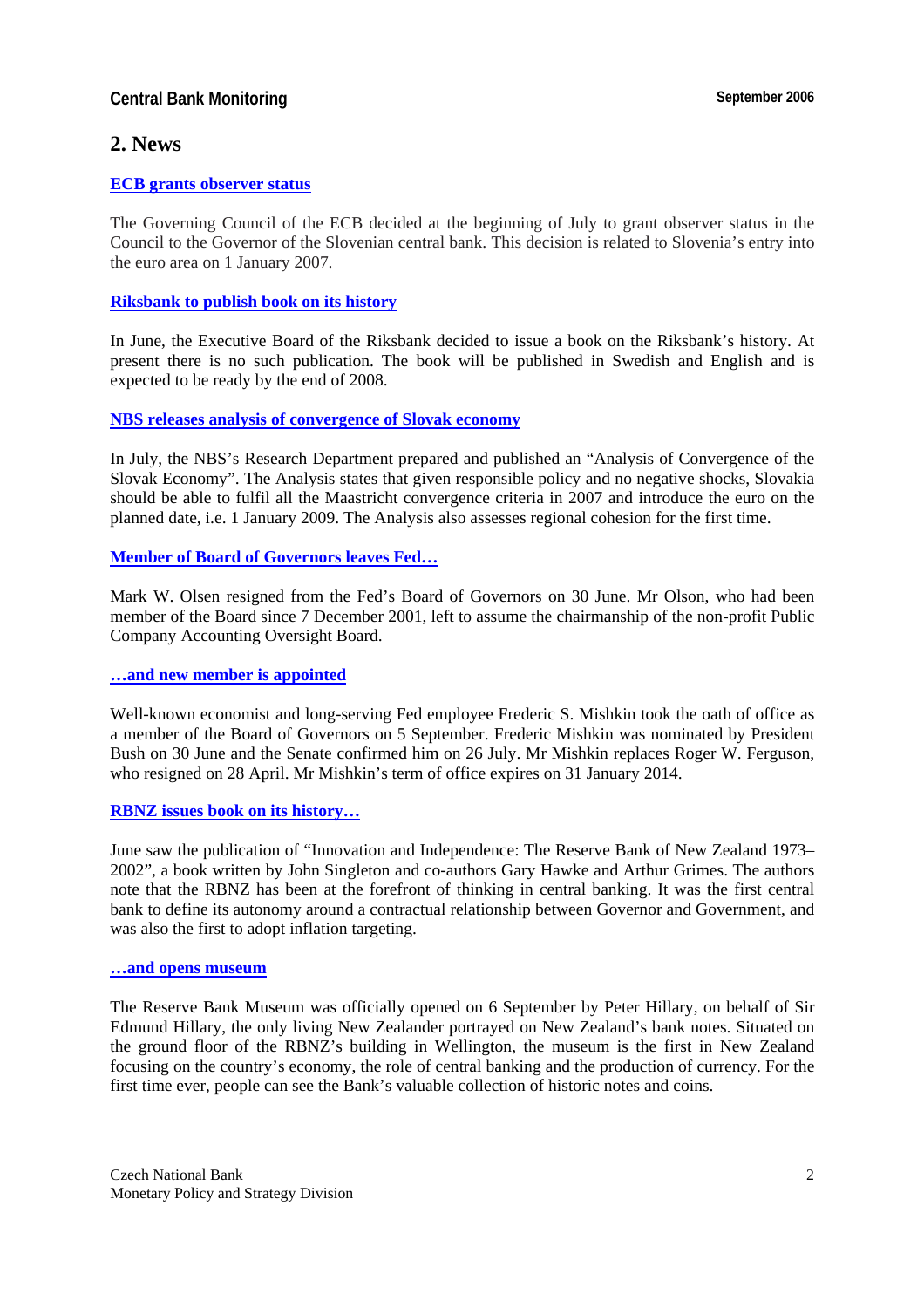# **3. Spotlight: Likely monetary policy developments in the USA**

*At its most recent meeting, on 8 August, the Federal Open Market Committee (FOMC) left interest rates unchanged after a series of 17 increases. This has generated considerable speculation about the future direction of U.S. monetary policy.*

#### **Developments to date**

Inflation in the USA was 4.1% in July and the Fed's key interest rate stopped rising at 5.25%. According to many analysts, economic growth will become the dominant indicator for the future decision-making of the Fed, which does not employ inflation targeting in its monetary policy management. However, the opposite view has also been expressed that the personnel changes in the Board of Governors – the arrival of Ben S. Bernanke and Frederic S. Mishkin – will conversely mean a greater focus on inflation in monetary policy-making.

#### **Differing opinions on the future**

This issue has recently been analysed in detail by the investment banks Goldman Sachs and Lehman Brothers.

Goldman Sachs' economists expect the Fed to start lowering rates from their present level only if economic growth slows more markedly. Inflation would be sidelined as a decision-making factor. The first monetary policy easing may take place as early as the first quarter of 2007. The historical experience with Fed monetary policy shows that the Fed reacts very flexibly to increasing unemployment. The Goldman Sachs analysis states that since mid-1960 the Fed has lowered rates every time unemployment has recorded a quarter-on-quarter increase of more than one-sixth of a percentage point. The analysis concludes that the key monetary policy rate may fall from the present 5.25% to around 4% by the end of 2007.

The conclusions of Lehman Brothers are quite different. They do not rule out a further increase in the key monetary policy rate to 5.75%. It should then be held steady for at least one year, with a potential lowering following in the first quarter of 2007 at the earliest. According to Lehman Brothers, the U.S. economy is not slowing all that much and inflation is still rising. A monetary policy easing can only be expected if annual GDP growth slows by more than one percentage point and inflation stops rising or starts falling. The Taylor rule may then start to play an important role (with monetary policymakers ceasing to work with forecasts and working with current data).

According to the Lehman Brothers analyses, unemployment is a very good indicator of recession. A recession has started to threaten the U.S. economy every time the quarter-on-quarter unemployment rate has risen by more than a third of a percentage point. The conclusion is that the Fed will start to ignore inflation only if annual GDP growth dips below 2% and unemployment simultaneously rises.

The very different conclusions of analysts specialising in the U.S. economy suggest considerable uncertainty regarding the Fed's future behaviour, which to some extent affects the behaviour of other central banks and the future development of the world economy.